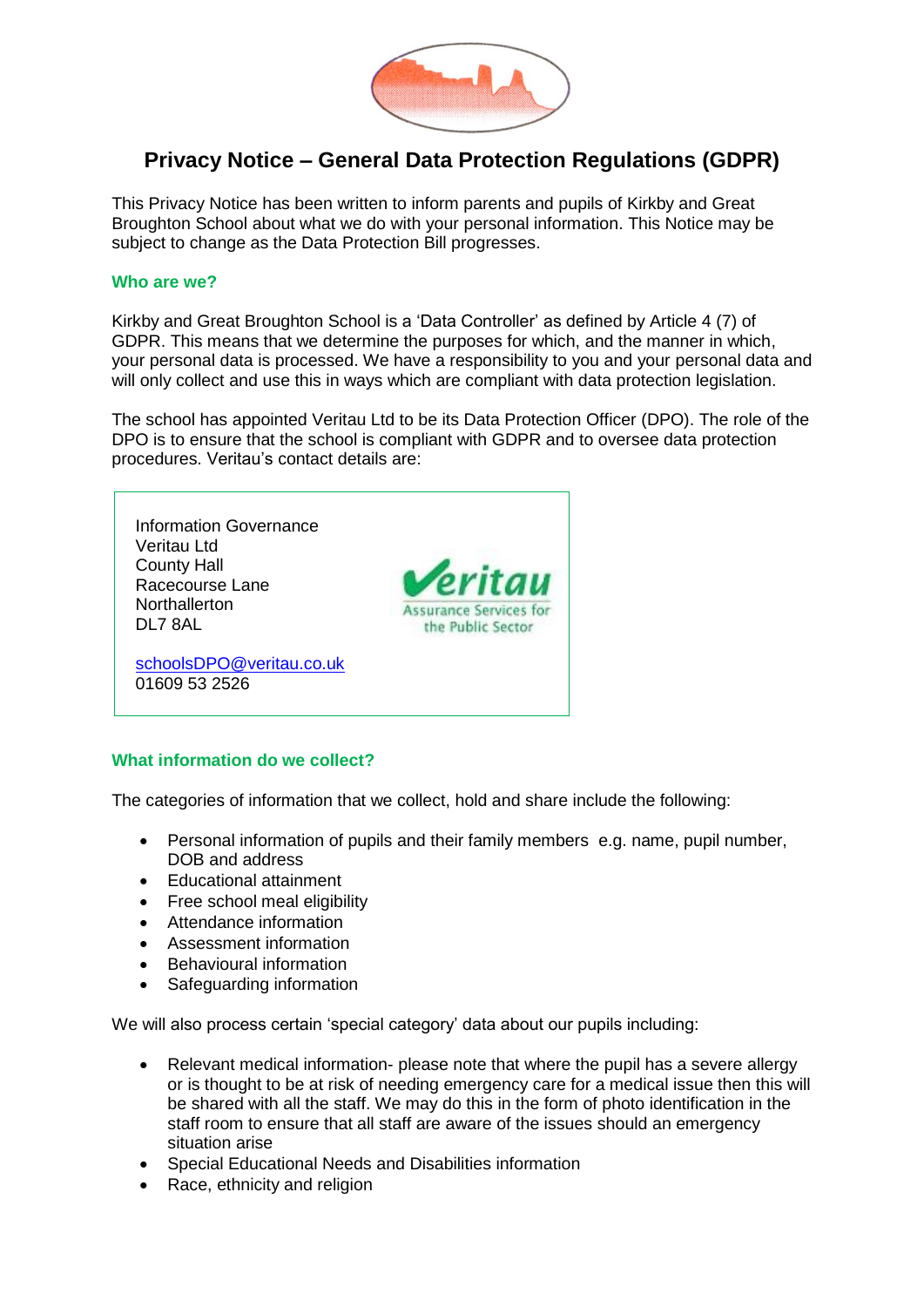## **Why do we collect your personal data?**

We use the information we collect:

- to support pupil learning
- to monitor and report on pupil progress
- to provide appropriate pastoral care
- to assess the quality of our services

Any personal data that we process about our pupils and parents is done so in accordance with Article 6 and Article 9 of GDPR:

Our legal basis for processing your personal data, in line with Article 6(1)(c) include:

- Education Act 1944,1996, 2002
- Education and Adoption Act 2016
- Education (Information About Individual Pupils)(England) Regulations 2013
- Education (Pupil Information) (England) Regulations 2005
- Education and Skills Act 2008
- Children Act 1989, 2004
- Children and Families Act 2014
- Equality Act 2010
- Education (Special Educational Needs) Regulations 2001

We also process information in accordance with Article 6(e) and Article 9(2)(g) as part of the official authority vested in us as Data Controller and for reasons of substantial public interest. Such processing, which is not mandatory but is considered to be in our pupils' interests, include:

- School trips
- Extra curricular activities

Whilst the majority of pupil information you provide to us is mandatory, some of it is provided to us on a voluntary basis. When we do process this additional information we will ensure that we ask for your consent to process this.

#### **Who do we obtain your information from?**

Much of the information we process will be obtained directly from you (pupils and parents). We will also process information received from:

- Department for Education (DfE)
- North Yorkshire Local Authority
- **•** Previous schools attended

# **Who do we share your personal data with?**

We routinely share pupil information with:

- schools that the pupils attend after leaving us
- our Local Education Authority North Yorkshire
- the Department for Education (DfE)
- National Health Service bodies